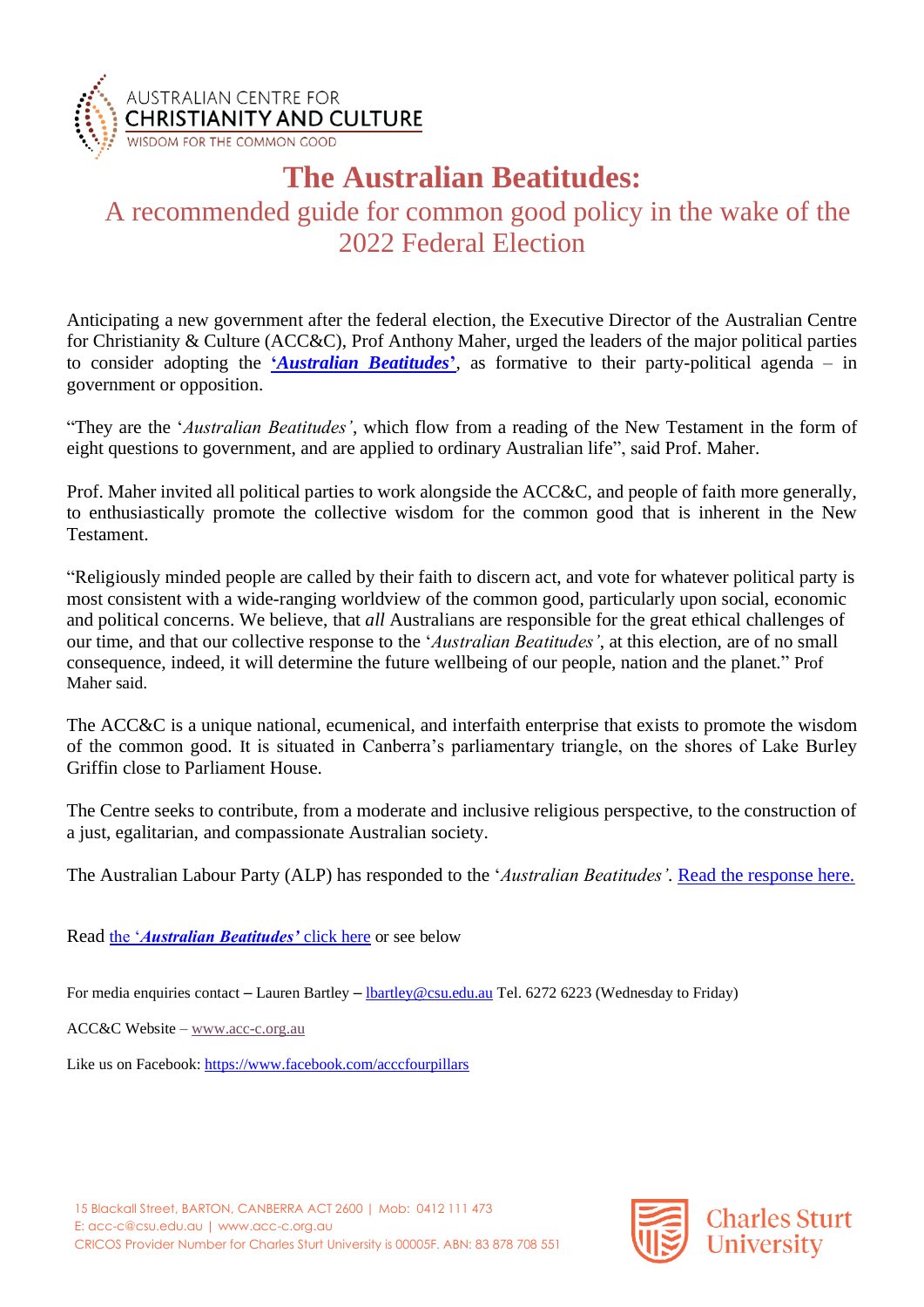

## Dear Prime Minister

I hope this letter finds you well. I am the Executive Director of the Australian Centre for Christianity and Culture (ACC&C), The ACC&C is an ecumenical institution that engages with all Christian denominations in Australia and world faith traditions. Together we seek to pursue the common good and promote open and respectful dialogue within Australian society.

As the nation prepares to vote, at this busy election time, I am writing to the leaders of the six major parties seeking their response to eight questions on matters of significant mutual concern for all Australians.<sup>1</sup> On the 13<sup>th</sup> May we intend to publish your responses widely, and to our ecumenical and interfaith stakeholders, who remain deeply concerned about the following questions. These questions flow from a reading of the New Testament Beatitudes, applied to our lives as Australians today. Religiously minded people are called by their faith to act and to vote and to discern which party policies are most consistent with a religious ethos. We believe the way we respond to these challenges will determine the health and wellbeing of the nation and the planet.

## **The Beatitudes: Eight Questions for Australia today**

- 1. **Affordable Housing**: homelessness is not a choice. The free market is obviously broken when it comes to the housing market. Most young people can no longer afford to buy a house, many are forced to pay exploitive rents and to move away from their extended family. A home is a human right. How would a government led by you resolve this crisis?
- 2. **Aged Care**: the findings of the Royal Commission into aged care reveal a national disgrace. The ageing population is increasing exponentially. How would a government you may lead address this crisis, including pensioner poverty?
- 3. **Our Common Home**: Australia is currently experiencing an existential threat due to climate change, literally, our 'Noah moment.' If our children's futures are to be secured, we must take seriously our role as Stewards of Creation. We are called to care for our planet, which means listening to climate science, and taking determinative action now. How will your government act to secure our future?
- 4. **Indigenous Recognition and Reconciliation:** it is time, in fact long past time, for the voices of indigenous peoples to be heard and to be included in decision-making processes, particularly political decision-making. How would your government ensure that the rights and dignity of Australia's first peoples will be respected into the future?
- 5. **Poverty and Exclusion:** over three million Australians live below the poverty line, including 1.6 million children; far too many Australian families live on subsistence wages. How would a government led by you alleviate poverty in Australia and address the increasing wage disparity, including the casualisation of labour and the denial of social benefits?
- 6. **Integrity in our Institutions:** it is not an exaggeration to suggest that far too many institutions in Australia are perceived by the general public to be less than ethical, including the church, government, sporting bodies the defence force and business corporations. Issues of national concern include toxic political behaviour, negative campaigning and unequal representation of women and minorities. How would a government led by you address this erosion of trust? If you established some form of a National Integrity Commission, how broad would its terms of reference be?

15 Blackall Street, BARTON, CANBERRA ACT 2600 | www.acc-c.org.au CRICOS Provider Number for Charles Sturt University is 00005F. ABN: 83 878 708 551



**Charles Sturt** University

<sup>&</sup>lt;sup>1</sup> Including the party leaders of the Liberal, Nationals, Labour, One Nation, the Greens and the United Australia Party.